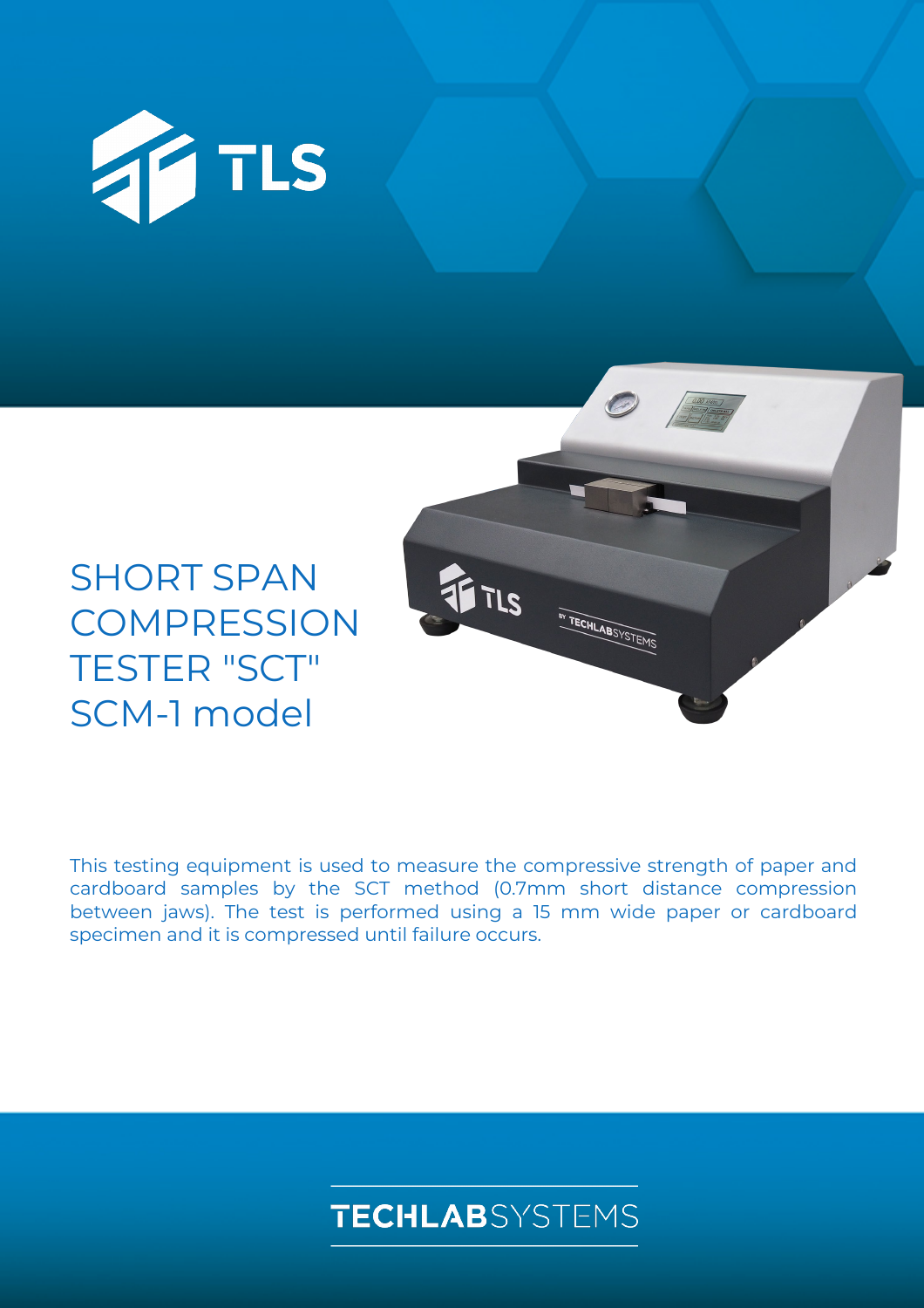

### **SHORT SPAN COMPRESSION TESTER "SCT" model SCM-1**

#### **APPLICABLE STANDARDS:**

ISO 9895 - TAPPI T826 - DIN 54518 - SCAN P46 - BS 7325 - AS/NZ 1301.4SO RP…

#### **GENERAL INFORMATION**

The Short Span Compression Tester SCM-1 is designed to perform SCT compression tests, it is considered an important property and can be used to predict the performance of corrugated cardboard sheet used in the manufacture of Corrugated cardboard. International standards specify this method for determining the compressive strength both in the machine direction of the fibers and in the transverse direction on paper and cardboard.

High quality tester designed to measure the compressive strength per unit length  $(kN / m)$  of a sample of liner or medium paper weighing up to 400 g / m2. A rectangular paper sample of a minimum length of 120 mm and a fixed width of 15 mm is placed between the open jaws. Then press the grips closing button and the compression test is carried out at a speed of 3 mm / min.

#### **TEST DESCRIPTION**

Once the sample is placed between the jaws, they close and the test starts, once it is finished, the detected force value can be read on the display. The value is expressed in kN / m or lb / in.

After performing each test, the pneumatic jaws are separated and the equipment is ready to start a new test. After making a series of measurements (up to 20 according to standards) in each of the two directions of orientation of the fibers in the paper:

**MD** = Machine Direction (Longitudinal sense) **CD** = Cross Direction (Cross direction)

Incorrect or out of range measurements can be removed to avoid statistical errors. The ratio between MD (longitudinal direction of machine) and CD (transverse direction) is shown after completing the two series of tests.

The maximum Compression force of the SCT test is expressed directly in kN / m or lbs / in. The equipment also automatically calculates the Average Values and, if the optional software is available, it also allows obtaining the Maximum and Minimum values, both in the MD (Longitudinal Direction) and in the CD (Transverse Direction).

**NOTE**: We recommend acquiring the test software Data Collection Module SHORT COMPRESSOMETER "SCT" with indication of the Maximum - Minimum - Average - Standard Deviation Values. If other statistics are required, such as GAUSING BELLS - BAR GRAPHICS - TOLERANCE COMPARISON, we recommend the MANAGEMENT Module with Basic Statistics software, or we also have the most complete statistical package including TENDENCY GRAPHICS and SPC, we recommend the LYNX System.

- **Touch screen control and reading results**
- **Measurement range 0 to 300 N**
- **Reading on Touch Screen Display with 0.02 N resolution**
- **Selectable units: lbs / in or kN / m**
- **Free distance between jaws: 0.7 mm +/- 0.05 mm**
- **Test speed: 3 ± 1 mm / min.**
- **Grips clamping force: 2300 ± 500 N**
- **RS-232 interface**